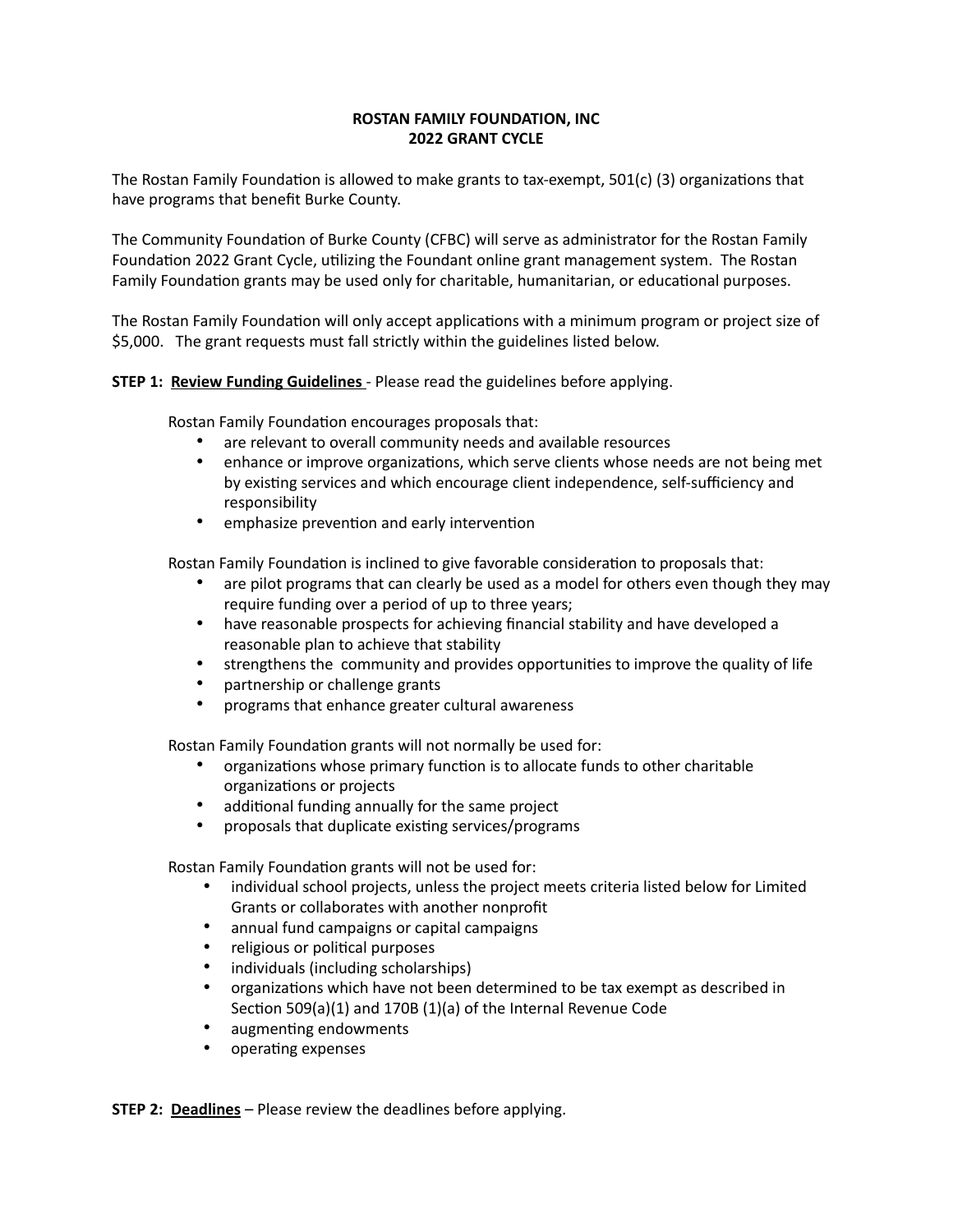- **Application Process Opens June15, 2022**
- **Application Process Closes August 15, 2022 , at 5:00 PM**

## **STEP 3: How To Apply** – To start the grant process, please follow the steps below.

- If you have previously applied for a grant from CFBC, the Burke Women's Fund (BWF), Burke Youth Organized Philanthropists (BYOP), the Mull Foundation, the Morganton Rotary Charitable Fund, or the Rostan Family Foundation, then log on to [https://www.grantinterface.com/Common/LogOn.aspx?](https://www.grantinterface.com/Common/LogOn.aspx?urlkey=cfburkecounty) [urlkey=cfburkecounty](https://www.grantinterface.com/Common/LogOn.aspx?urlkey=cfburkecounty). Enter your login information and press the "Log On" button to enter the Foundant Grant Lifecycle Manager. If you have misplaced your login information, please contact the CFBC office at 828-437-7105.
- If you have never applied for a grant from CBFC logon to [https://www.grantinterface.com/Common/LogOn.aspx?](https://www.grantinterface.com/Common/LogOn.aspx?urlkey=cfburkecounty) [urlkey=cfburkecounty](https://www.grantinterface.com/Common/LogOn.aspx?urlkey=cfburkecounty) and click on Create New Account.
- After you have registered, you will be directed to the Application Page.
- *Click on "Apply" to access the Application Form*
- *Click on "Dashboard" to review the status of your Application and Progress Report form.*

**STEP 4: Uploading Files** – To upload files, please follow the directions below.

- In general, acceptable file types for uploading files are: Microsoft Word/Excel and Adobe PDF (PDF) files
- Only one file can be uploaded per question. Multiple documents must be combined into one file and then uploaded.
- If the document(s) that need to be attached are not electronic or you need to combine multiple documents into a single file, our online system gives you the option to "Fax to File".
	- 1. Click "Fax to File" in the menu at the left side of the screen and read the instructions
	- 2. Select "Request Fax #", a toll-free number will appear on the page.
	- 3. Load a document, or multiple documents that need to be consolidated into one file, into your fax machine.
	- 4. Dial the toll-free number. Send a separate fax for each individual file you wish to create. Select "Finished Faxing" when you are done to see your list of files.
	- 5. Your documents will then be available to download to your computer. After downloading to your computer, you will then be able to upload the documents into your application form.

## **STEP 5**: **Final Grant Decisions**

**Grant Application**: Grant applications will be reviewed by the Rostan Family Foundation. The Rostan Family Foundation will make their final decisions by October 31, 2022 and grantees will be notified.

**STEP 6: Online System Tips** – Please read the following list of tips that will assist you in completing your online applications.

- The **character counter** includes spaces as well as characters.
- A user will be **automatically logged out** of the online system after 90 minutes of inactivity. The user will receive a warning message at 80 minutes of the pending time out. Working on a form without saving does not count as activity.
- **You may choose to prepare a response in a document outside of the online system** (e.g. Microsoft Word) and then copy and paste the text into the online form. If you prepare your application in this way, be sure to keep track of character limits. As noted above, character limits